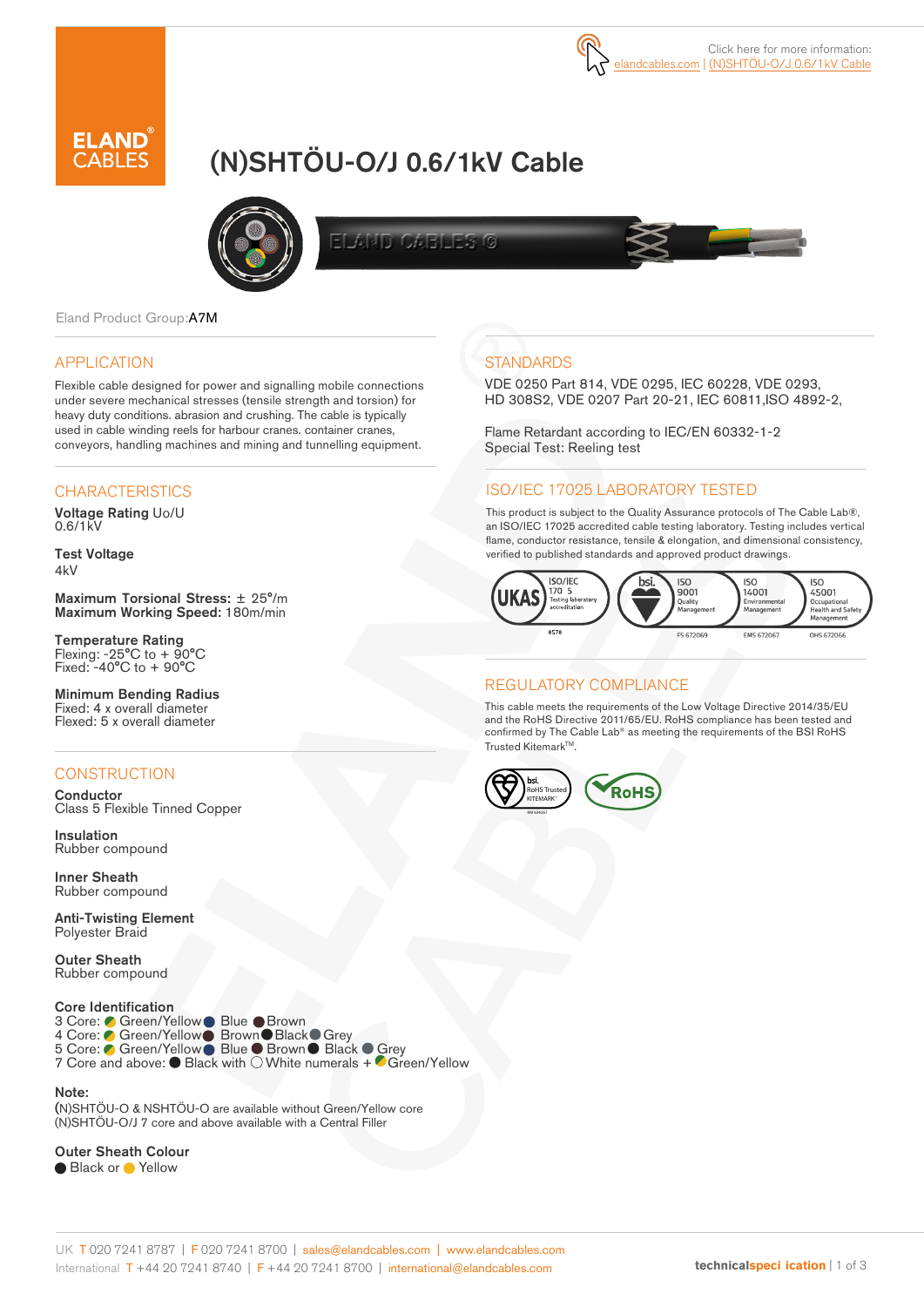# (N)SHTÖU-O/J DIMENSIONS

| ELAND PART NO.             | NO. OF<br>CORES     | NOMINAL CROSS<br>SECTIONAL AREA<br>mm <sup>2</sup> | NOMINAL DIAMETER<br>OF CONDUCTOR<br>mm | NOMINAL OVERALL<br><b>DIAMETER</b><br>mm | MAXIMUM TENSILE<br>LOAD<br>$\mathbb N$ | NOMINAL<br><b>WEIGHT</b><br>kg/km |
|----------------------------|---------------------|----------------------------------------------------|----------------------------------------|------------------------------------------|----------------------------------------|-----------------------------------|
| A7M3G0015**                | 3G                  | 1.5                                                | 1.5                                    | 14.3                                     | 135                                    | 270                               |
| A7M3G0025**                | 3G                  | 2.5                                                | 1.9                                    | 15.8                                     | 225                                    | 330                               |
| A7M3G0040**                | 3G                  | $\overline{4}$                                     | 2.4                                    | 17.5                                     | 360                                    | 420                               |
| A7M3G0060**                | 3G                  | 6                                                  | 2.9                                    | 18.8                                     | 540                                    | 520                               |
| A7M3G010**                 | 3G                  | 10                                                 | 3.8                                    | 22.4                                     | 900                                    | 750                               |
| A7M3G016**                 | 3G                  | 16                                                 | 4.8                                    | 24.5                                     | 1440                                   | 970                               |
| A7M3G025**                 | 3G                  | 25                                                 | 6.9                                    | 30.1                                     | 2250                                   | 1450                              |
| A7M3G035**                 | 3G                  | 35                                                 | 7.8                                    | 32.7                                     | 3150                                   | 1890                              |
| A7M3G050**                 | 3G                  | 50                                                 | 9.3                                    | 37.8                                     | 4500                                   | 2600                              |
| A7M3G070**                 | 3G                  | 70                                                 | 11.1                                   | 41.9                                     | 6300                                   | 3340                              |
| A7M3G095**                 | 3G                  | 95                                                 | 12.7                                   | 47.8                                     | 8550                                   | 4380                              |
| A7M3G120**                 | 3G                  | 120                                                | 14.5                                   | 51.4                                     | 10800                                  | 5330                              |
| A7M3G150**                 | 3G                  | 150                                                | 16.7                                   | 56.9                                     | 13500                                  | 6700                              |
| A7M3G185**                 | 3G                  | 185                                                | 17.6                                   | 64.5                                     | 16650                                  | 8100                              |
| A7M3G240**                 | 3G                  | 240                                                | 20.6                                   | 69.0                                     | 21600                                  | 10850                             |
| A7M03035**                 | $3 + 3G$            | $35 + 16$                                          | 7.8                                    | 32.6                                     | 3150                                   | 2100                              |
| A7M03050**                 | $3 + 3G$            | $50 + 25$                                          | 9.3                                    | 37.8                                     | 4500                                   | 2800                              |
| A7M03070**                 | $3 + 3G$            | $70 + 35$                                          | 11.1                                   | 41.9                                     | 6300                                   | 3790                              |
| A7M03095**                 | $3 + 3G$            | $95 + 50$                                          | 12.7                                   | 47.8                                     | 8550                                   | 4710                              |
| A7M03120**                 | $3 + 3G$            | $120 + 70$                                         | 14.5                                   | 51.4                                     | 10800                                  | 5840                              |
| A7M03150**                 | $3 + 3G$            | $150 + 70$                                         | 16.7                                   | 56.9                                     | 13500                                  | 7080                              |
| A7M03185**                 | $3 + 3G$            | $185 + 95$                                         | 17.6                                   | 64.5                                     | 16650                                  | 8940                              |
| A7M03240**                 | $3 + 3G$            | $240 + 120$                                        | 20.6                                   | 69.0                                     | 21600                                  | 11320                             |
| A7M4G0015**                | 4G                  | 1.5                                                | 1.5                                    | 15.1                                     | 180                                    | 300                               |
| A7M4G0025**                | 4G                  | 2.5                                                | 1.9                                    | 17.2                                     | 300                                    | 400                               |
| A7M4G0040**                | 4G                  | 4                                                  | 2.4                                    | 18.7                                     | 480                                    | 500                               |
| A7M4G0060**                | 4G                  | 6                                                  | 2.9                                    | 20.1                                     | 720                                    | 620                               |
| A7M4G010**                 | 4G                  | 10                                                 | 3.8                                    | 24.0                                     | 1200                                   | 890                               |
| A7M4G016**                 | 4G                  | 16                                                 | 4.8                                    | 26.0                                     | 1920                                   | 1170                              |
| A7M4G025**                 | 4G                  | 25                                                 | 6.9                                    | 33.2                                     | 3000                                   | 1900                              |
| A7M4G035**                 | 4G                  | 35                                                 | 7.8                                    | 35.4                                     | 4200                                   | 2340                              |
| A7M4G050**                 | 4G                  | 50                                                 | 9.3                                    | 41.5                                     | 6000                                   | 3250                              |
| A7M4G070**                 | 4G                  | 70                                                 | 11.1                                   | 45.7                                     | 8400                                   | 4180                              |
| A7M4G095**                 | 4G                  | 95                                                 | 12.7                                   | 52.1                                     | 11400                                  | 5500                              |
| A7M4G120**                 | 4G                  | 120                                                | 14.5                                   | 58.0                                     | 14400                                  | 6950                              |
| A7M4G150**                 | 4G                  | 150                                                | 16.7                                   | 64.6                                     | 18000                                  | 8570                              |
| A7M4G185**                 | 4G                  | 185                                                | 17.6                                   | 69.4                                     | 22200                                  | 10160                             |
| A7M5G0015**                | 5G                  | 1.5                                                | 1.5                                    | 16.0                                     | 225                                    | 350                               |
| A7M5G0025**                | $5G$                | 2.5                                                | 1.9                                    | 18.3                                     | 375                                    | 460                               |
| A7M5G0040**<br>A7M5G0060** | $5\mathrm{G}$       | $\overline{4}$                                     | 2.4                                    | 19.9                                     | 600                                    | 580                               |
|                            | $5G$                | $6\,$                                              | 2.9                                    | 22.3                                     | 900                                    | 750                               |
| A7M5G010**                 | 5G                  | $10$                                               | 3.8                                    | 25.8                                     | 1500                                   | 1060                              |
| A7M5G016**                 | $5G$                | 16                                                 | 4.8<br>6.9                             | 28.0                                     | 2400                                   | 1410                              |
| A7M5G025**<br>A7M5G035**   | $5\mathrm{G}$       | 25<br>35                                           | 7.8                                    | 36.0                                     | 3750                                   | 2290<br>2940                      |
| A7M5G050**                 | 5G<br>$5\mathrm{G}$ | 50                                                 | $9.3\,$                                | 39.8<br>45.0                             | 5250                                   | 3940                              |
| A7M5G070**                 | $5\mathrm{G}$       | 70                                                 | 11.1                                   | $51.5$                                   | 7500                                   | 5300                              |
|                            |                     |                                                    |                                        |                                          | 10500                                  |                                   |